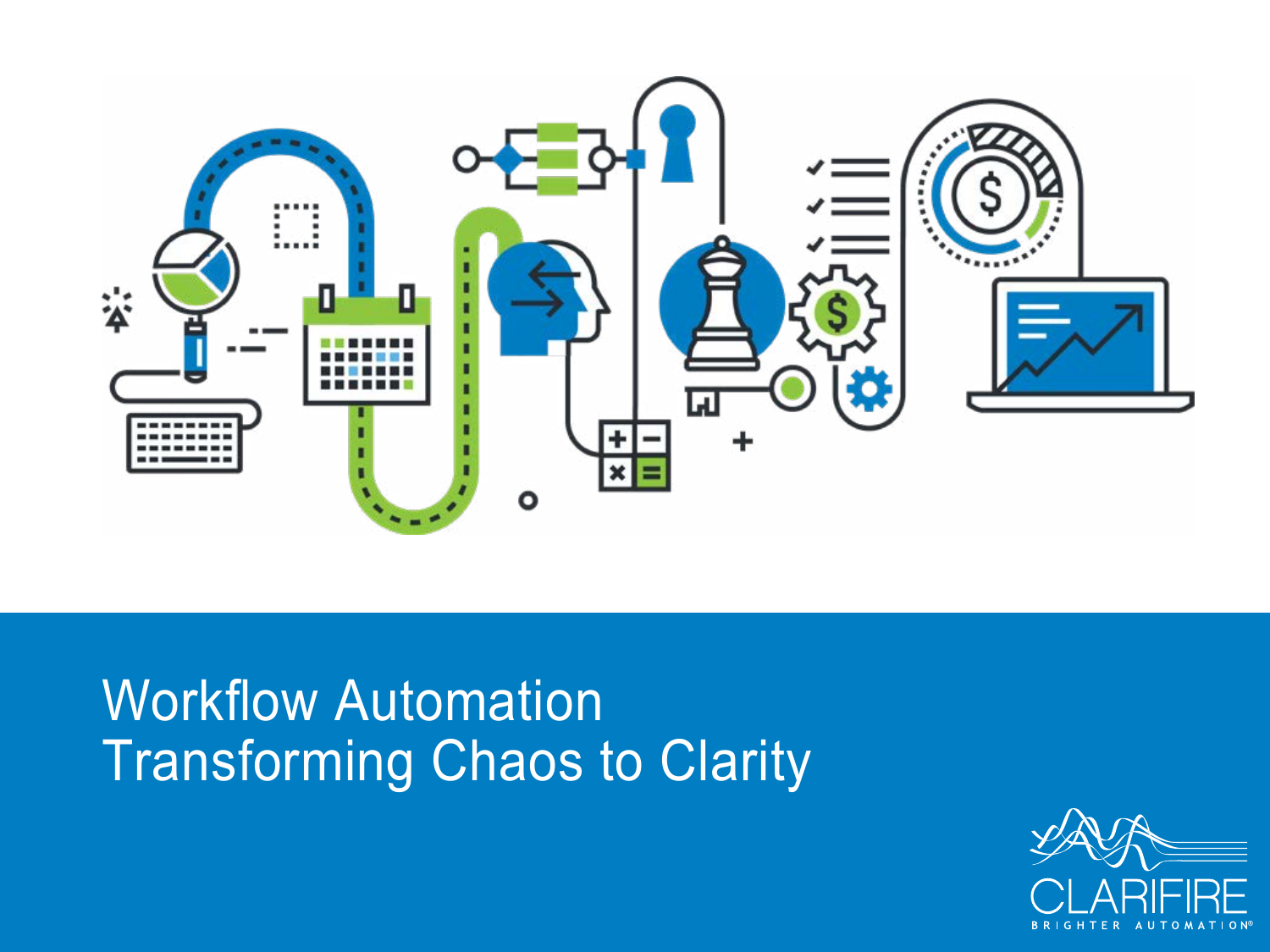## Table of Contents

| <b>Introduction</b>                    | 3              |
|----------------------------------------|----------------|
| <b>What is Workflow</b>                | $\overline{4}$ |
| <b>Workflow Standardizes Processes</b> | 5              |
| <b>Workflow Transforms Data</b>        | 5              |
| <b>Workflow Executes Logic</b>         | 6              |
| <b>Workflow Guides User Experience</b> | $\overline{7}$ |
| <b>Workflow Increases Efficiency</b>   | 8              |
| <b>Workflow Offers Visibility</b>      | 9              |
| <b>Workflow Drives Compliance</b>      | 9              |
| <b>Workflow Fosters Compliance</b>     | 10             |
| <b>Conclusion</b>                      | 11             |

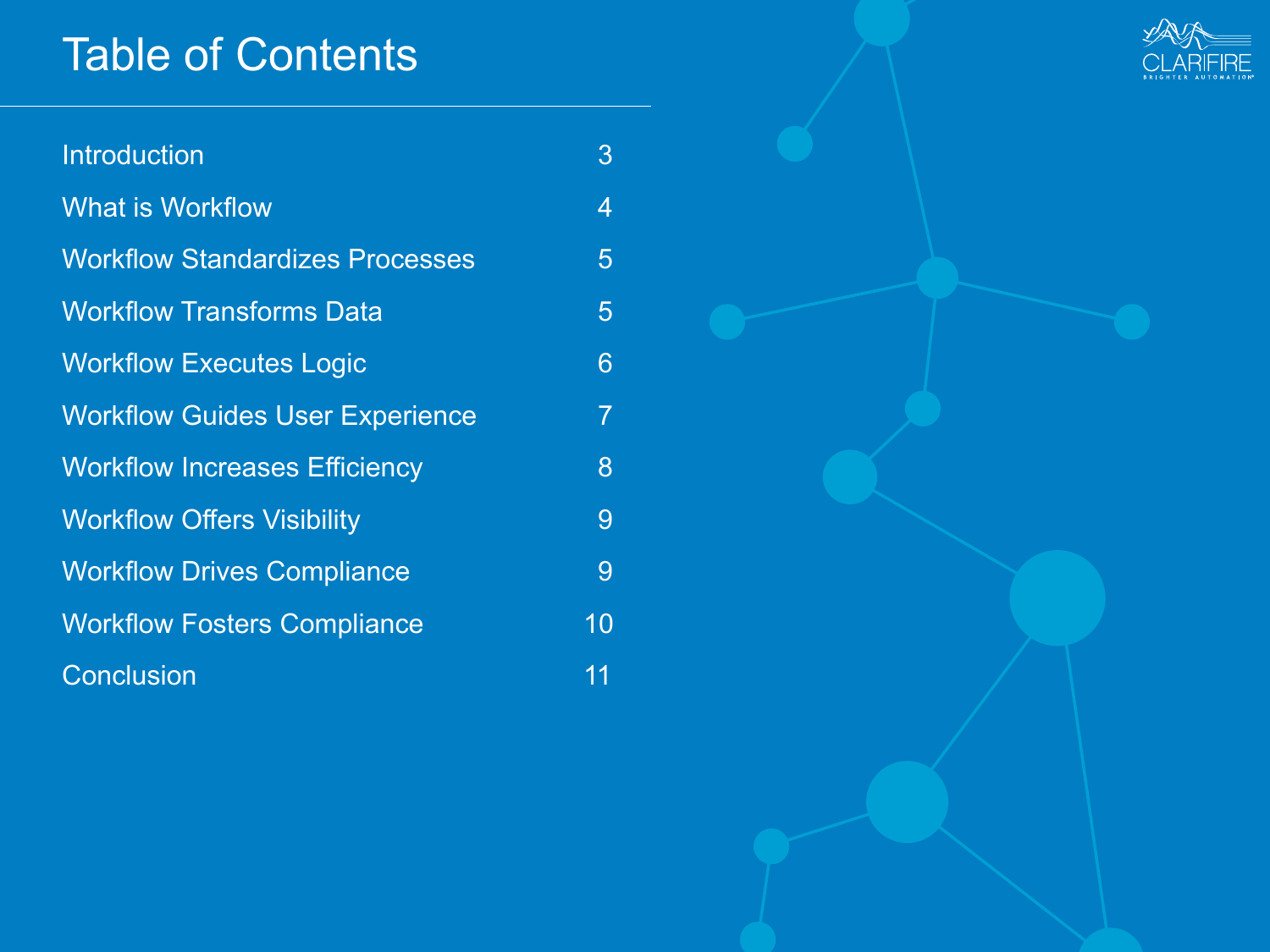### Introduction



Do you have dysfunctional and fragmented processes that are dragging down the effectiveness of your organization? Would you know if you did? Sometimes operating in the norm blinds us to the operational changes that should be made to remain relevant, modern, and competitive.

Workflow is the backbone for navigating the complexities of business, the nuances of regulation, and minimizing growing costs. Even the best processes and most innovative technology solutions will fail to optimize your operations if the underlying workflow and point solutions are in conflict. Workflow automation is designed for process-centric organizations committed to maximizing efficiencies, accountability, profitability, and most importantly the customer experience.

Implementing a flexible workflow automation platform accelerates time to market for strategic changes now that lay the foundation for changes in the future, all while reducing the costs of getting there.

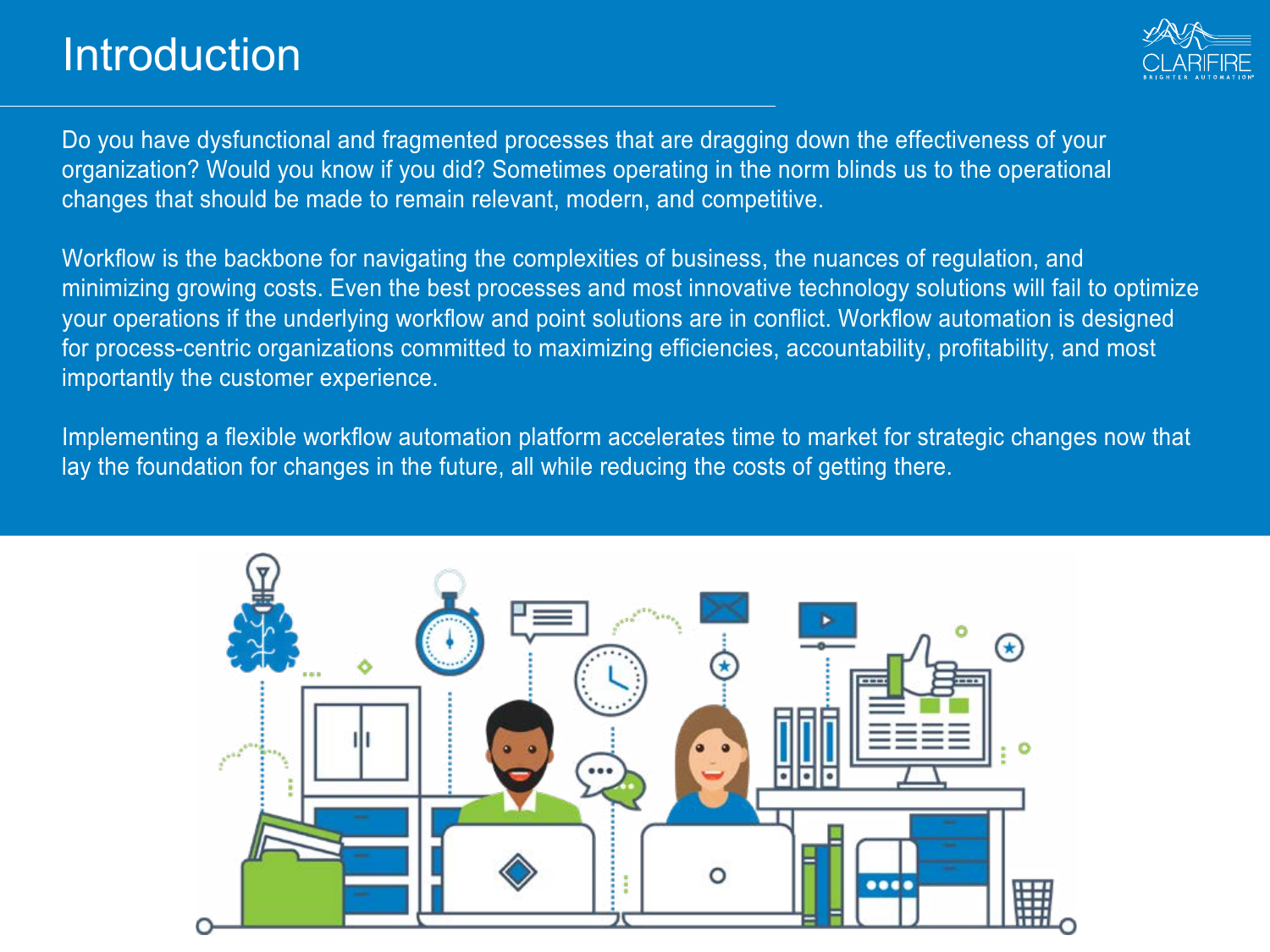# What is Workflow?



Workflow is often considered an "intelligent process" because it alters or automates the steps of a process based on information received from a single source or multiple sources. All businesses utilize processes in their day to day operations. Those processes become part of workflow as data based decisions are incorporated creating a relationship between the steps within the processes and data. Workflow now takes a process that was focused on a particular end and transforms it into dynamically coordinated interactions which drive controls and efficiencies until one of many possible end points is reached.

> Workflow is defined as a systematic distribution of tasks, information, and documents to users or groups for action based on a predefined set of business rules.

Imagine the possibilities when you transform your manual processes into an automated workflow solution. Now that you have a clear definition of workflow, let's talk about how automated workflow can elevate your business processes to the next level. <sup>3</sup>

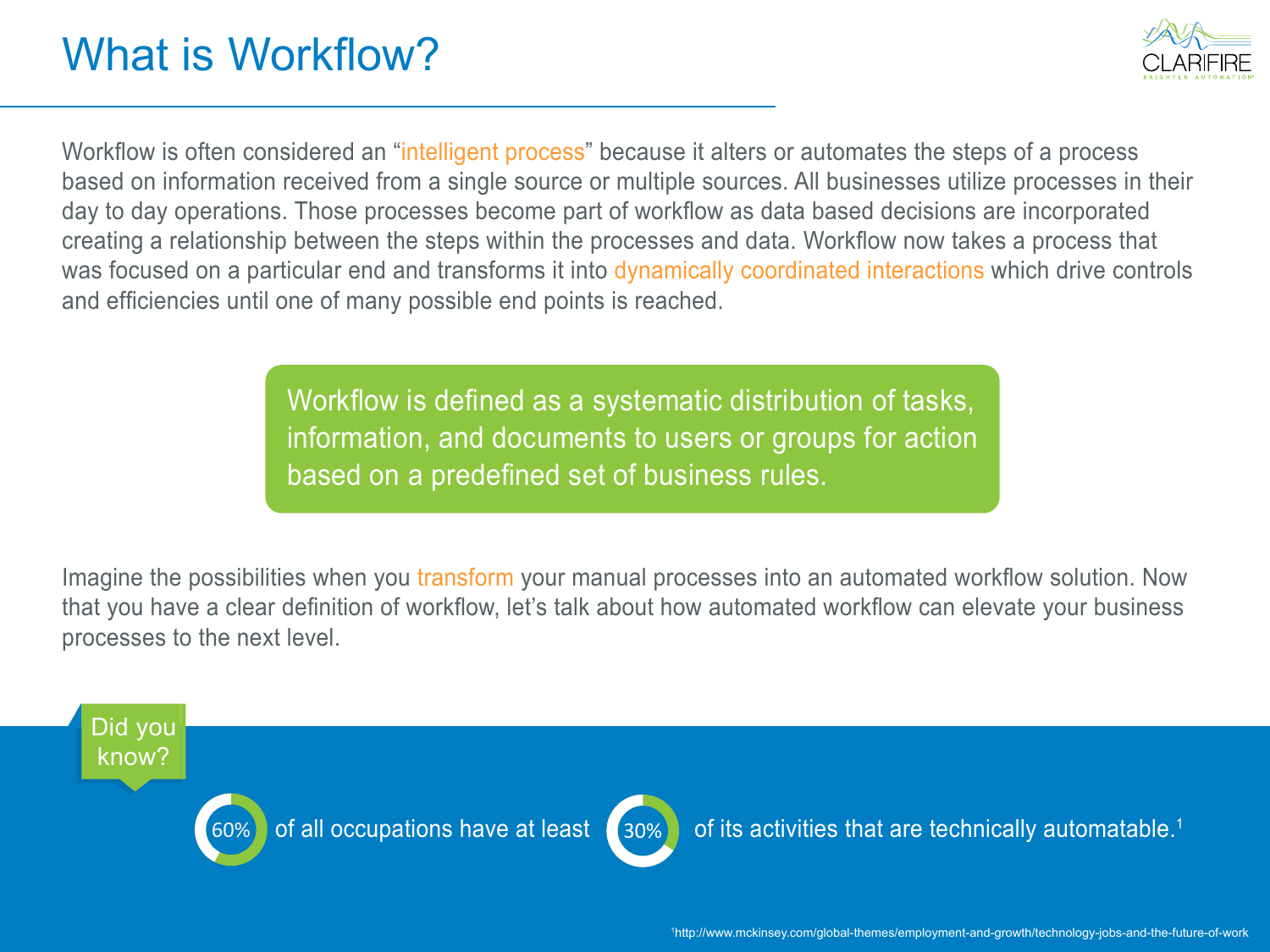#### Workflow Standardizes Processes





As we mentioned earlier, all businesses utilize processes. With automation, business processes are transformed into workflow by breaking down and clearly defining each action in the process. When the process is executed, the steps performed and decisions made during the process are no longer subjective. Your business knowledge is captured within the business rules. Workflow has standardized your processes and provided consistent and repetitive execution. Everyone completes the same tasks in the same way eliminating the risks of an employee leaving the organization that has critical subject matter expertise that is not documented anywhere but in their head. This frees your teams up to do the thinking and decision making they are good at.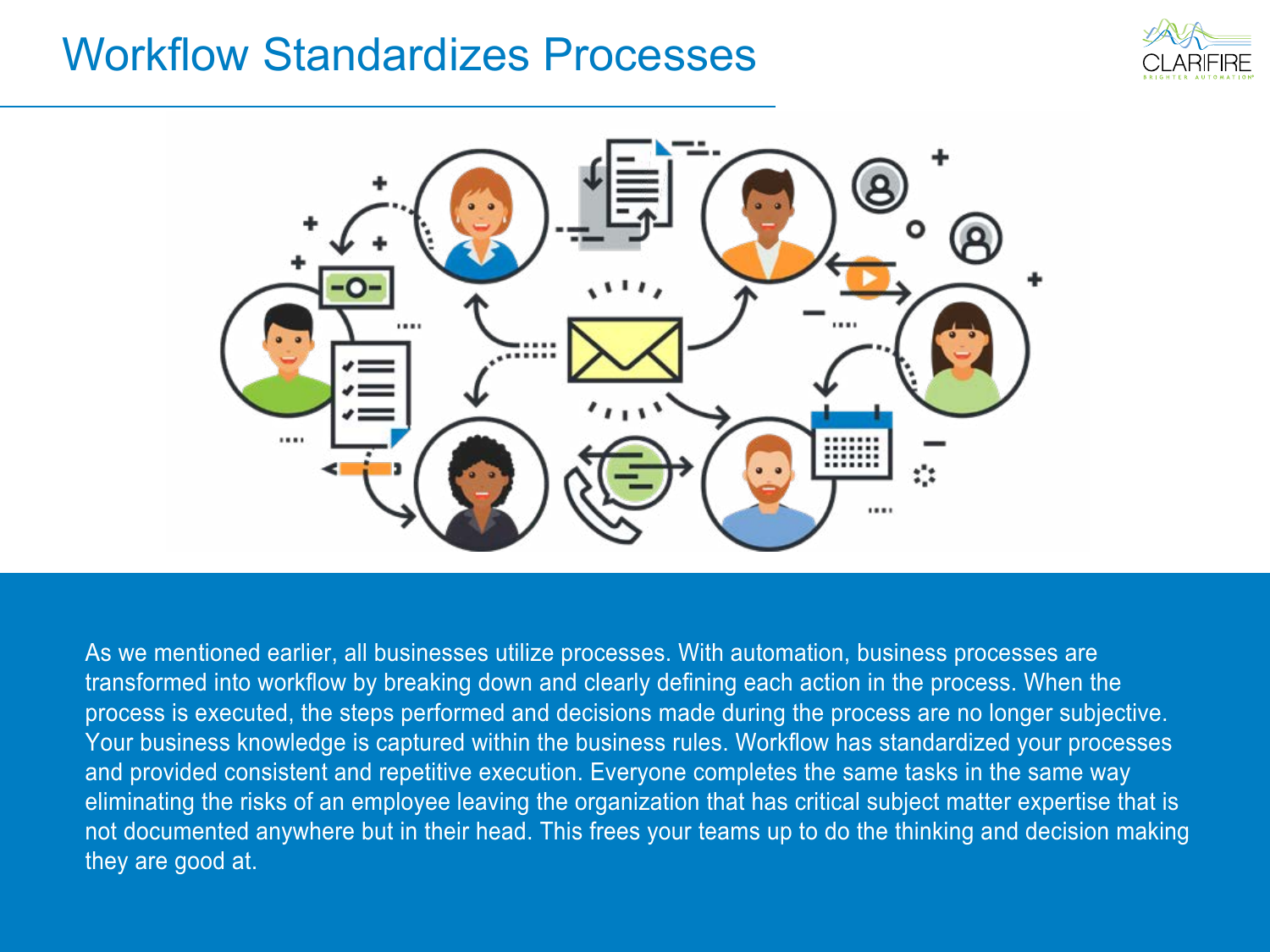Data powers workflow. It's more than letters and numbers entered in a system. Data also includes items such as images, documents, and notes. It has been estimated that about 50 percent of the time spent in the finance and insurance industries is dedicated to collecting and processing data. Whether the data is entered manually or is imported from a third party application, workflow is designed to collect all data related to a process and transform it into actionable information.

According to Forrester, 42% of service agents are unable to efficiently resolve customer issues due to disconnected systems, archaic user interfaces, and multiple point applications.<sup>2</sup> Workflow's ability to centralize all types of data empowers users to transact business fully armed with all relevant information.

1 http://www.mckinsey.com/global-themes/employment-and-growth/technology-jobs-and-the-future-of-work 2 http://www.housingwire.com/blogs/5-closing-call/post/31314-customer-experience-statistics-you-need-to-know







50% time spent in insurance and finance industries is in collecting and processing data.<sup>1</sup>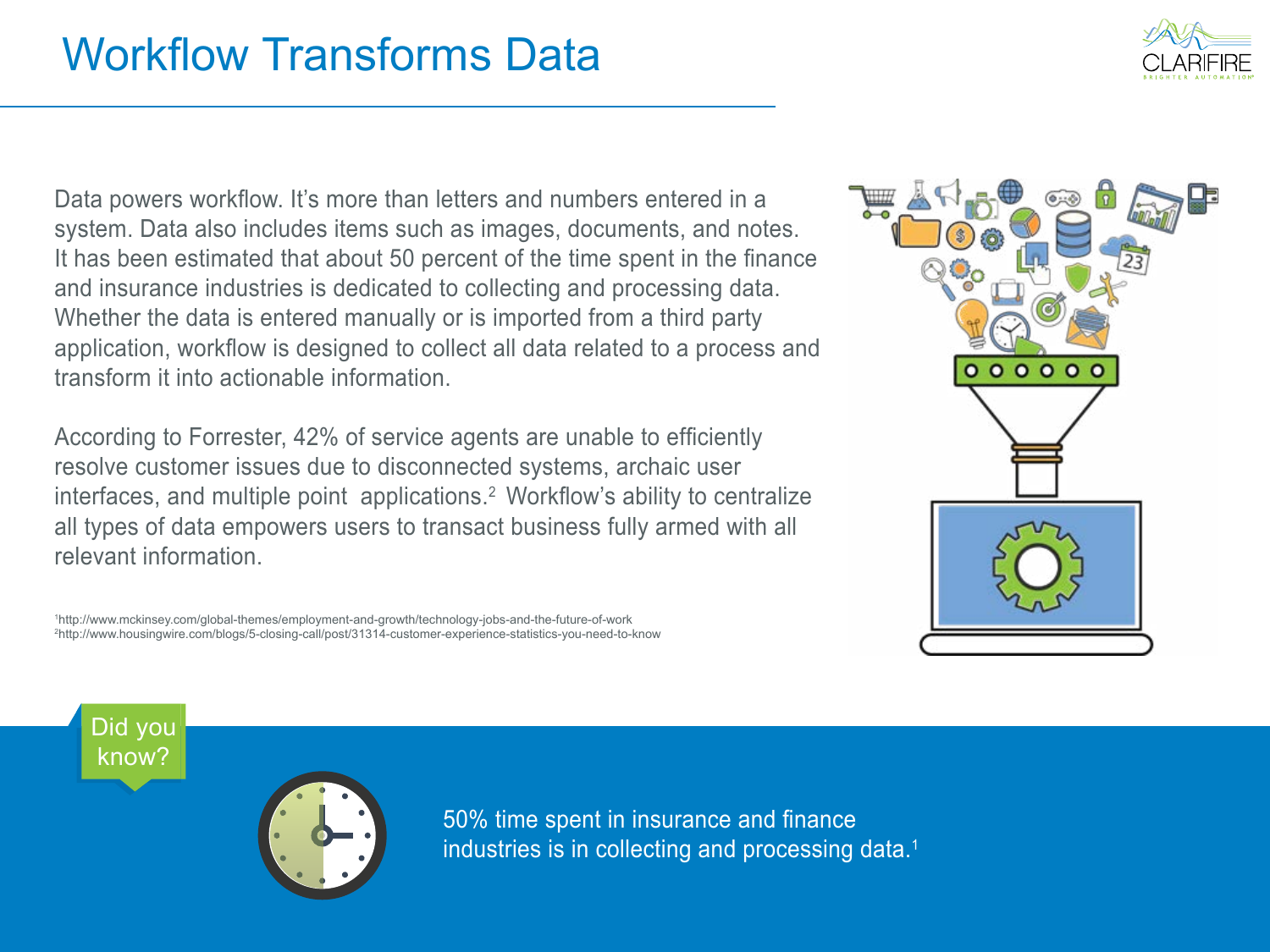

A critical component of workflow is data driven decisions. Workflow reacts from the input it receives from users or integrated systems. Input comes from data manually entered, tasks completed, or information uploaded from a third party system. The decisions made by the workflow are determined by a predefined set of business rules. Your business defines these decision points and the subsequent actions resulting. The business rules are incorporated into the workflow and it will interact and respond based on that logic. The result is a workable, efficient, automated workflow that is compliant with corporate and regulatory policy.



Business rules replace the manual guidance of a process while doing work. They manage exceptions and enable the workflow to affect actions automatically. This intelligence supports the workflow as it guides the user through multiple scenarios and decision paths.

Need to add new rules or incorporate changes to existing rules? No problem! Simply make the updates in your rules engine. Your workflow will now move forward with decisions based on the additions or updates and the situation. Workflow that utilizes a robust rules engine accelerates the speed of change within an organization.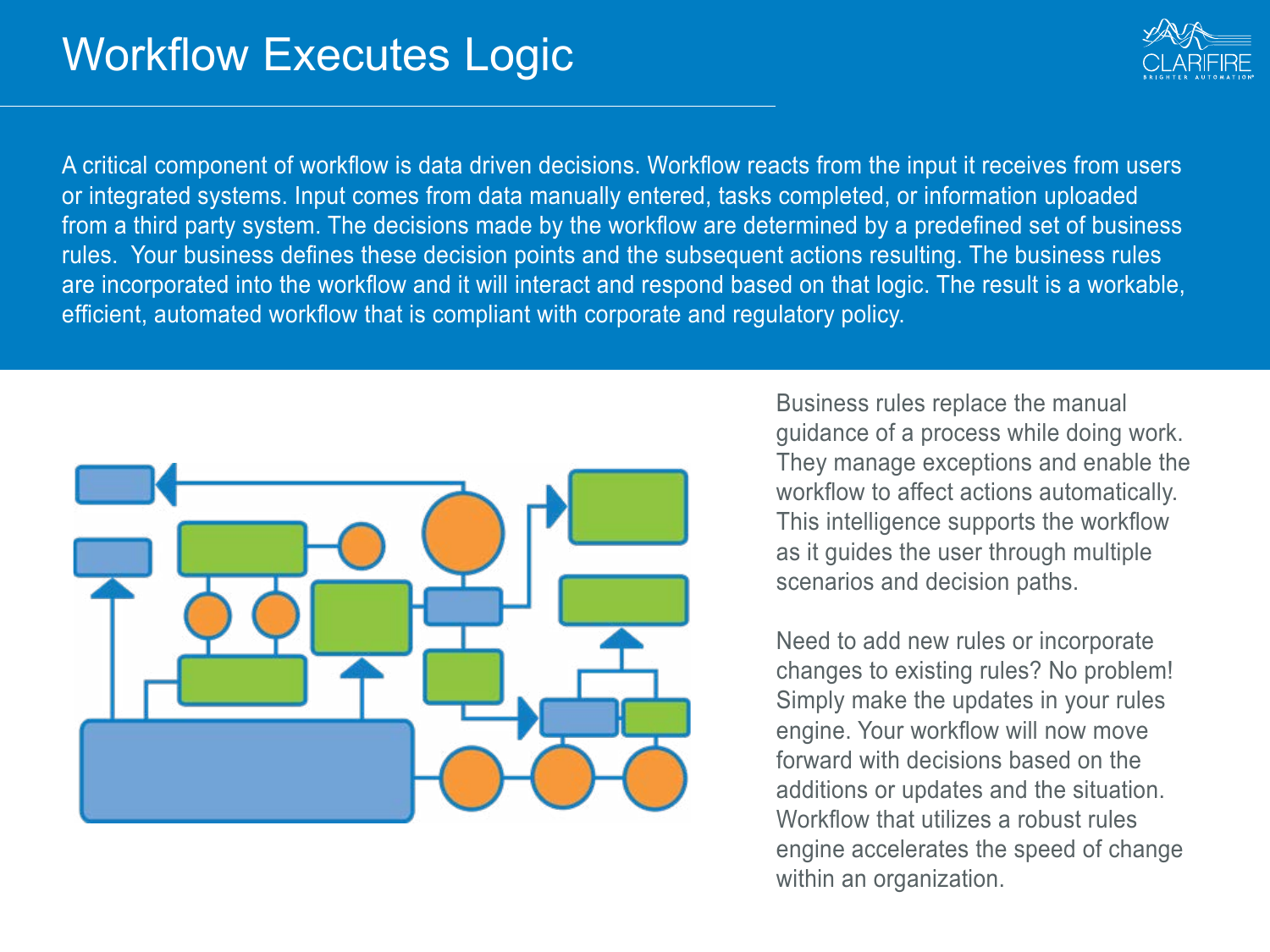# Workflow Increases Efficiency



Efficiency is a measure of how well an organization performs an action or group of actions with minimal resources. The goal is to successfully deliver products or services cost effectively without sacrificing quality. Workflow's repetitive nature provides organizational consistency, reduces human error, decreases risk of missed steps, and eliminates unnecessary redundancy.

Smart workflow applications "bring order and auditability to chaotic, unstructured, interdependent and extended processes that are currently executed primarily via email, spreadsheets, and meetings."<sup>3</sup> Workflow helps in identifying and excluding unnecessary steps, fostering the ability to be customer centric, forecast, and balance workload by automating tasks that people no longer have to touch. Looking at end to end workflows and identifying opportunities doesn't just make people more efficient, but also more productive and better at their jobs. The result is increasing your company's operational efficiency, freeing up resources for other tasks.

3 Smart Process Apps: The Next Breakout Business Advantage by Jonathan Sapir and Peter Fingar

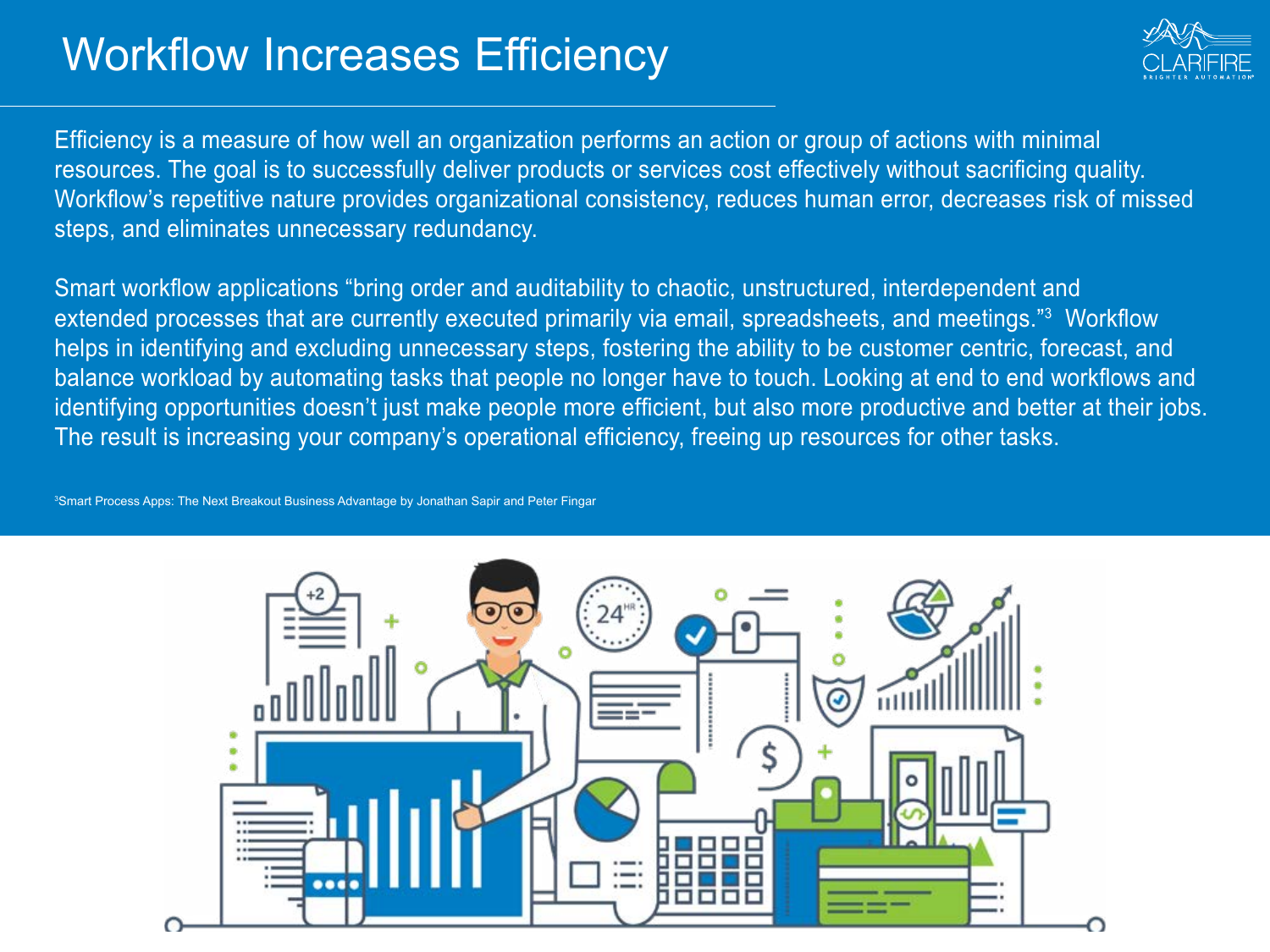

# Workflow Offers Visibility

Workflow provides an unobstructed view into the operational status of an organization for all levels within the business. Employees can quickly view tasks within their pipeline, supervisors can monitor departmental workload, and executives can identify organizational trends. With the average end-to-end process involving over 20 different roles, both internal and external sharing and collaborating information, complete lifecycle visibility helps companies identify potential problems, streamline operations, and highlight efficiencies.<sup>4</sup>



The visibility provided by workflow keeps all team members involved and informed. Information from the workflow, such as actions and tasks, can be consolidated into smart work queues to manage workload and highlight inefficiencies. Offering visibility into ineffective processes within an organization, adjustments can be made that allow the business to be proactive versus reactive.

4 Business Innovation in the Cloud, Stikeleather and Fingar

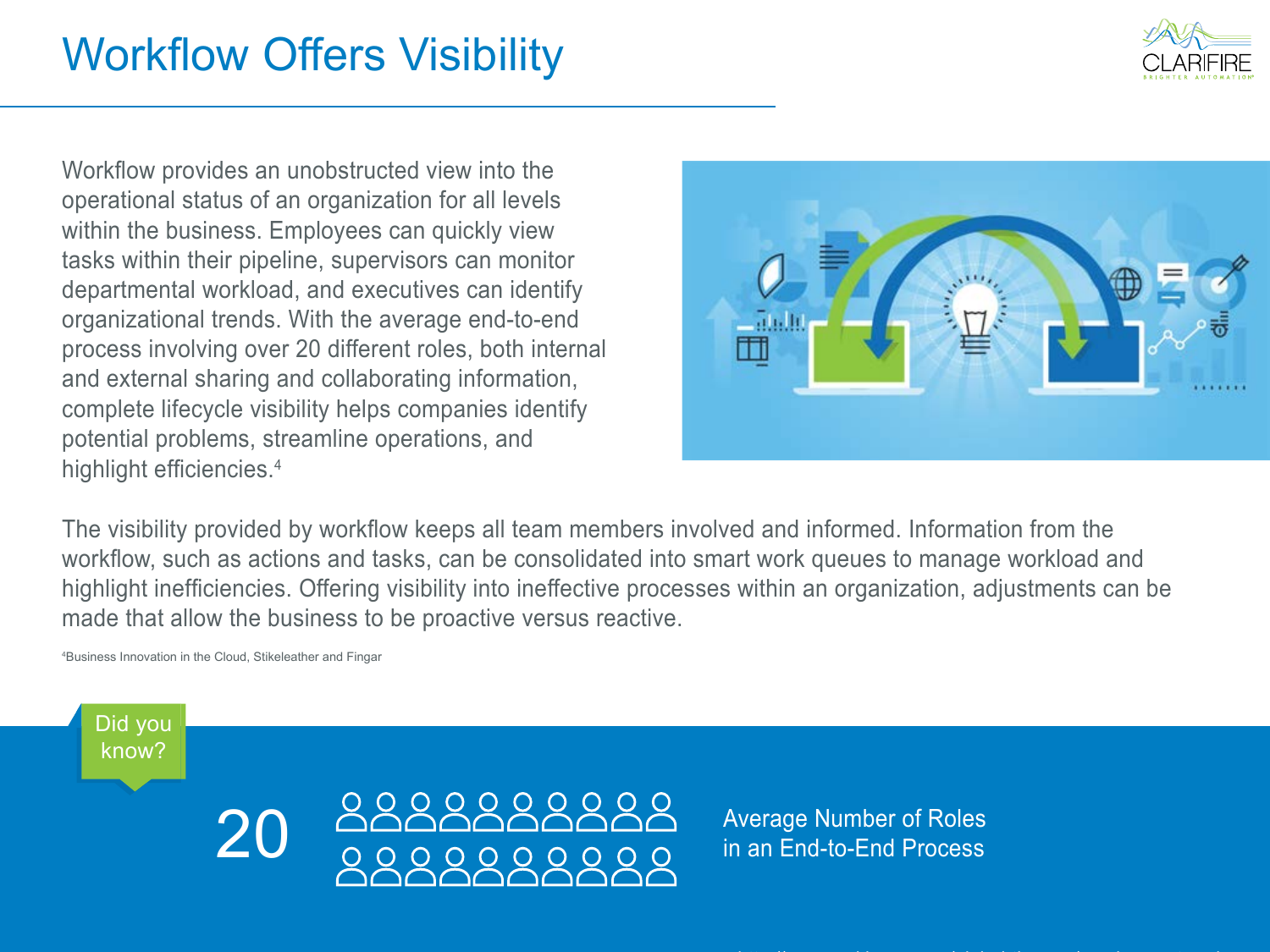# Workflow Drives Compliance





With the level of regulatory scrutiny occurring within various industries, evolving regulations are a continuous challenge for many organizations. Businesses are overburdened with the increased time, costs, and risks associated in keeping up with the changes. Workflow augments the intersection of regulation and technology by driving governance and implementing controls. Changes can be implemented by the lines of business across the organization quickly, and then changed again when needed, thanks to the flexibility provided by workflow and its business rules engine. Workflow gives you the ability to control your regulatory input, data and reporting across the organization.

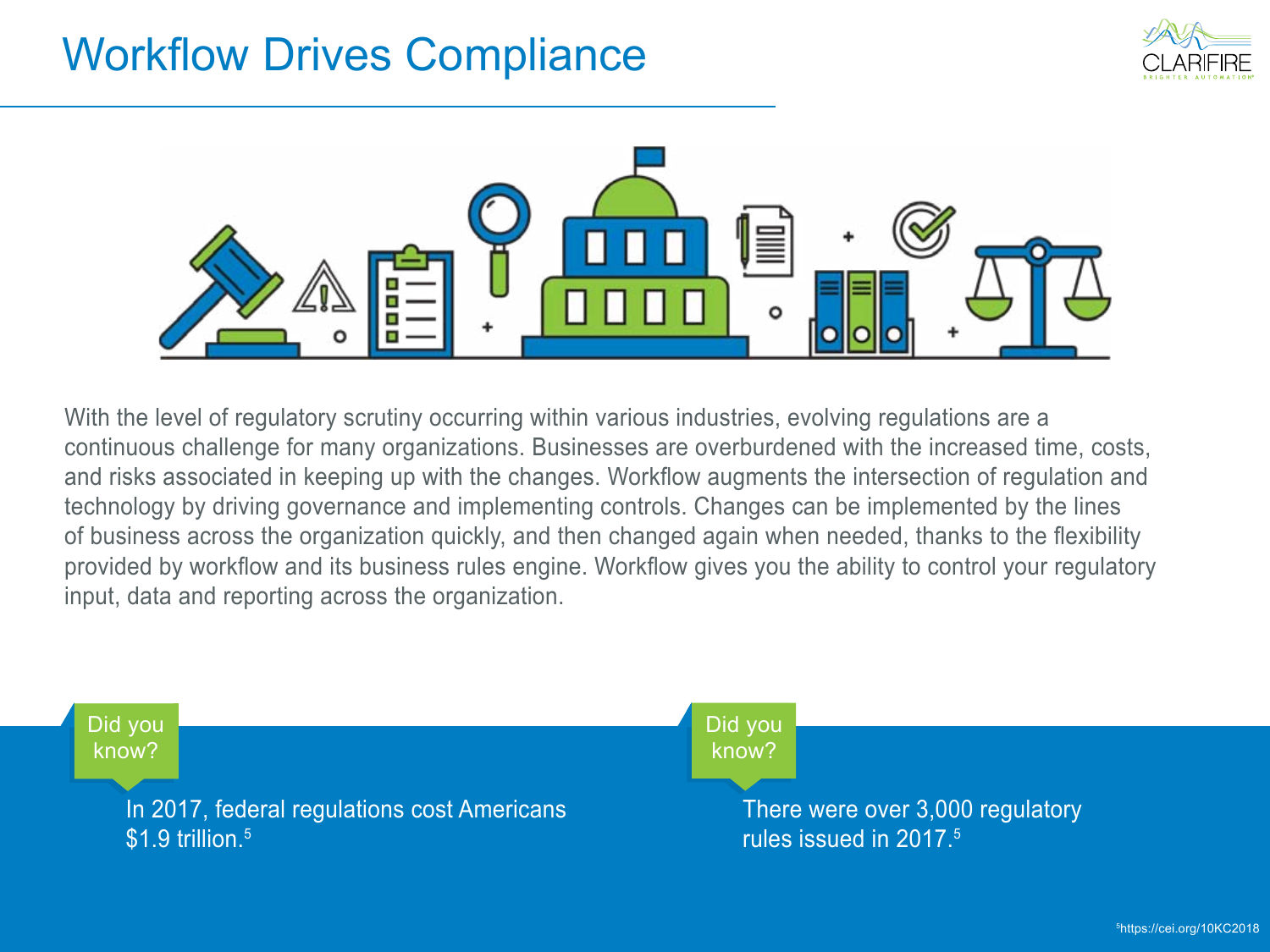

Audit trails create a detailed log of all activities that occurred within a workflow. They present a comprehensive view into the preceding actions and events that led up to the current status. With every action having a deadline date, performance-based objectives can be reached and violations can be detected before it's too late. All actions within the workflow can be accounted for, retained, and ready for audit at any time.

In addition to audit trails, managers also have visibility into productivity stats. These views incentivize employees to increase their throughput. With increased transparency and auditability, workflow holds departments and employees responsible that the proper steps have been executed. This ensures compliance with regulatory and company policy have occurred throughout.